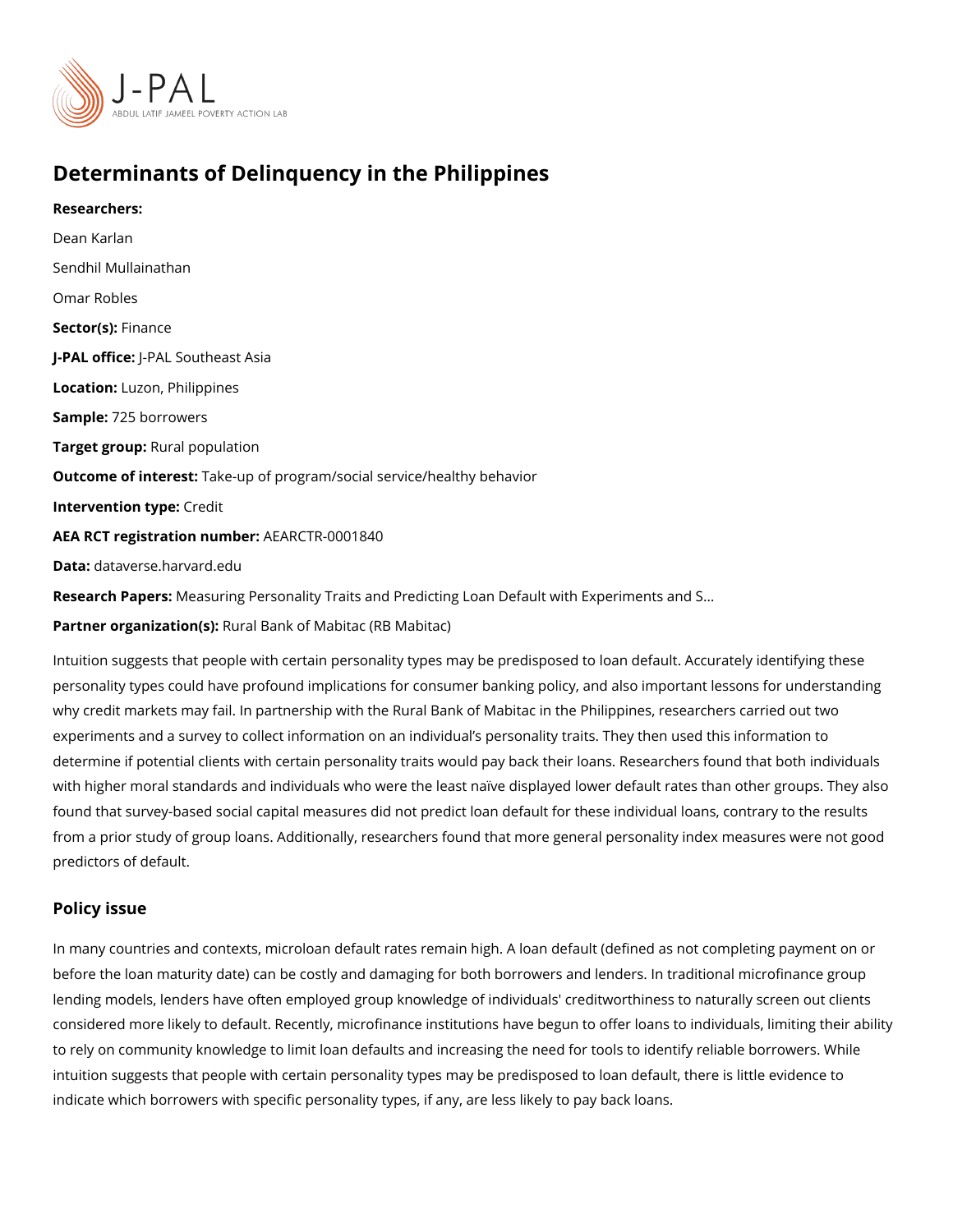## **Context of the evaluation**

Established in the 1970s, the Rural Bank of Mabitac is a regional bank with eight branches across the Luzon Island in the Philippines. At the time of the study, 71 percent of Rural Bank of Mabitac clients defaulted on their loans.

This study focused on clients recently approved for new individual loans. Nearly eight out of ten clients in this evaluation were female, of which 82 percent were married and three-quarters had secondary or post-secondary education. Sample loan recipients were generally wealthy but were not among the wealthiest by Filipino standards. The majority of participants were entrepreneurs, and the most common business was "corner store."



Nearly 8 out of 10 clients in this evaluation were female, of which 82 percent were married and three-quarters had secondary or post-secondary education. Photo: junpinzon | Shutterstock.com Meredith Startz

### **Details of the intervention**

In partnership with the Rural Bank of Mabitac, researchers conducted an experiment and a predictive exercise with 725 Rural Bank of Mabitac clients to identify personality traits of borrowers and evaluate whether those traits accurately predicted the likelihood of loan default.

In the experiment, researchers evaluated whether a client had high moral standards. Loan officers who approved clients for a